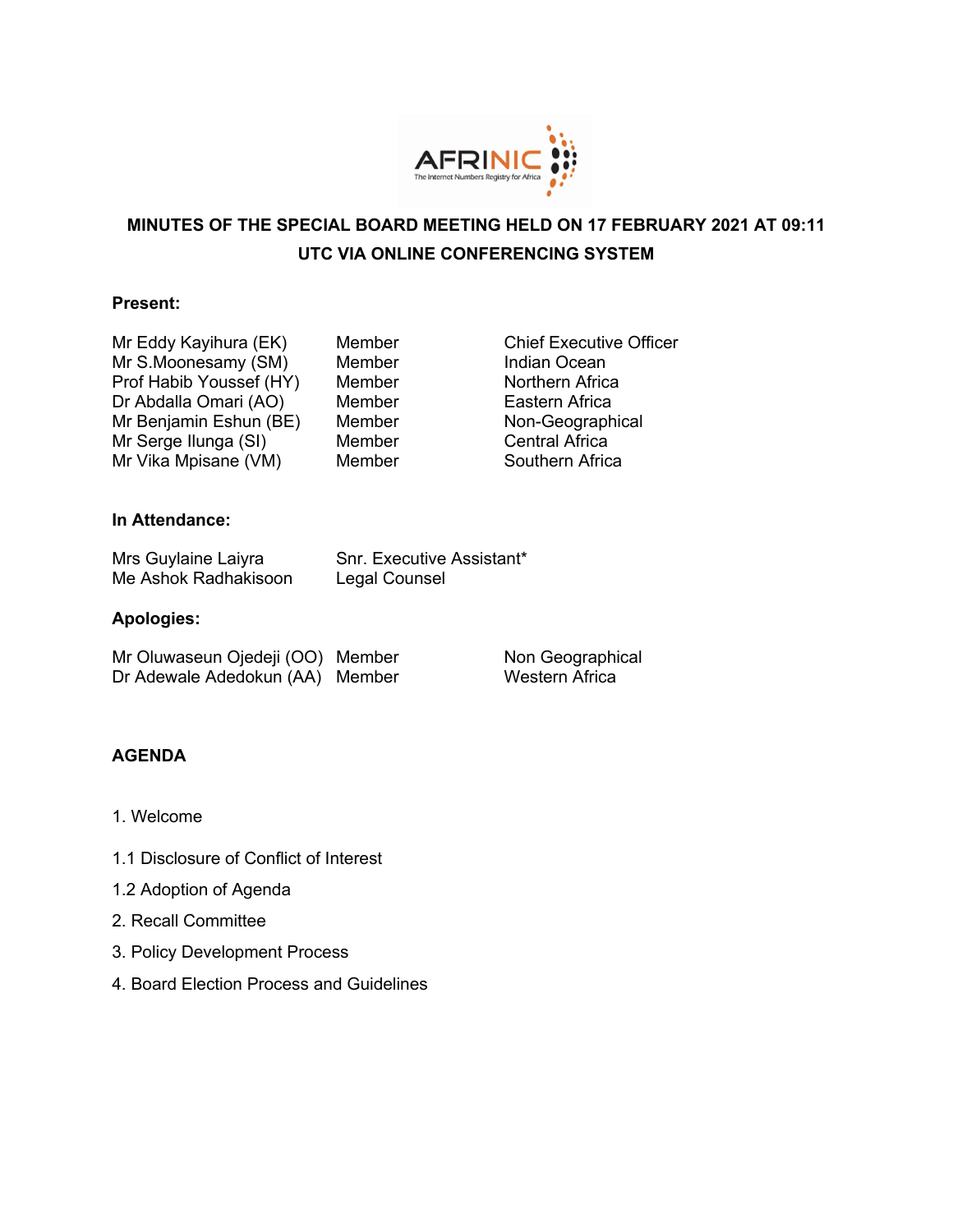# **BUSINESS OF THE DAY**

#### **1. Welcome**

The Chair welcomed the members present and opened the meeting at 09:11 UTC.

A roll call was carried out to confirm quorum. The Board agreed to waive notice of 14 days for convening meeting.

# **1.1 Disclosure of Conflict of Interest**

One member VM declared conflict of interest on Agenda Item no 4 and will leave the meeting prior to the start of discussion on that particular agenda item.

## **1.2 Adoption of Agenda**

The Agenda was adopted as circulated. Proposed SI Seconded BE.

## **2. Recall Committee**

The Board took note of the report of the Recall Committee and the outcomes that both PDWG Co-Chairs were recalled with immediate effect as at 4 February 2021.

# **3. Policy Development Process**

The CEO made a summary of the report from Management on the present situation within the Policy Development Process and Working Group; and the related recommendations as circulated to the Board.

The Board thoroughly debated about the PDWG situation and the possible way forward. The Board discussed whether there was consensus yet while considering the mailing list debates as well as the summary received from one participant / member of the PDWG on the way forward to address the vacancy of co-chairs.

After discussion, the Board made the following decisions.

- 1. The PDWG is encouraged to adopt consensus approach on the way forward about how to resolve the situation at hand,
- 2. Time is of essence and there is the need to act since the PDWG is at stand still